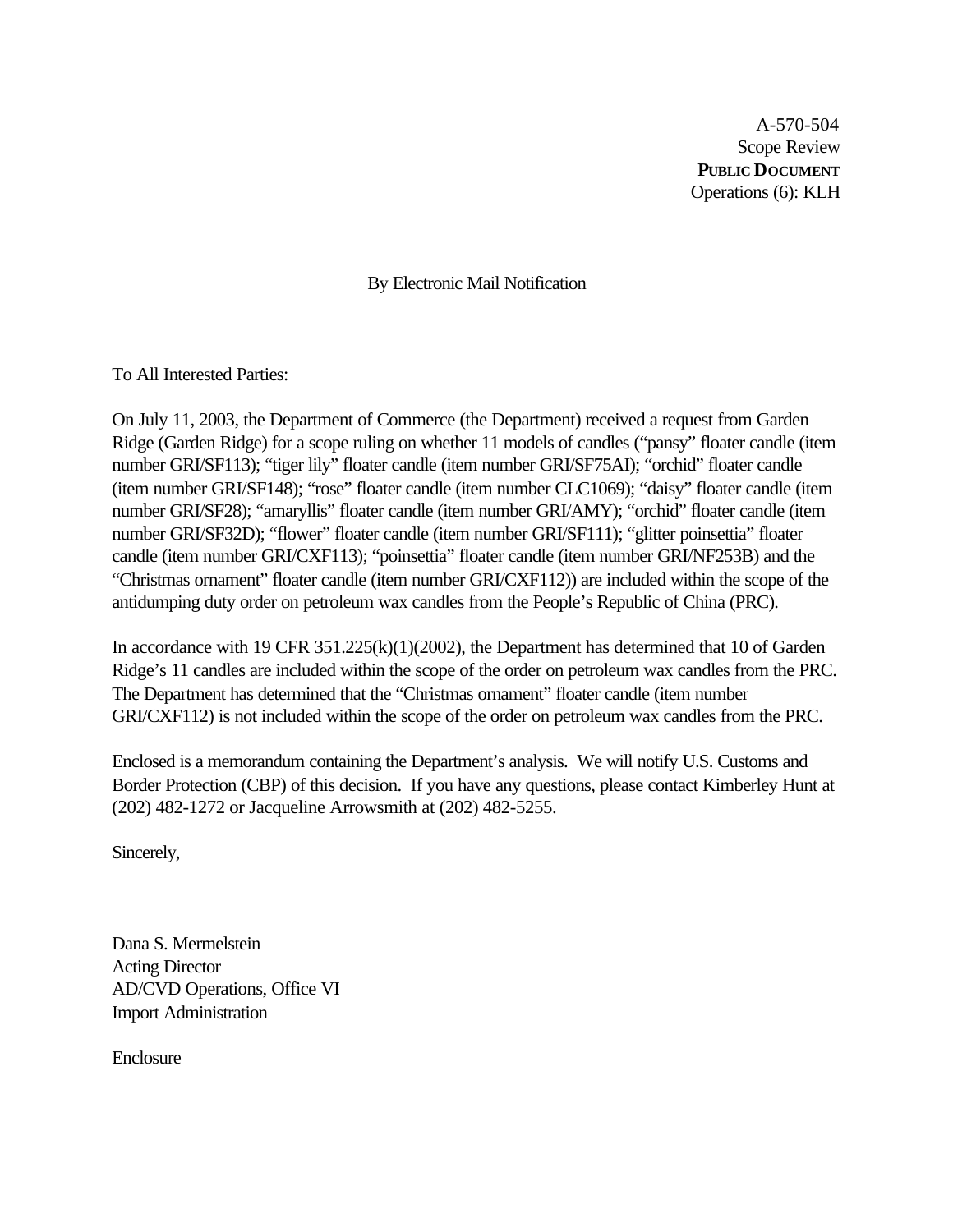A-570-504 Scope Review **PUBLIC DOCUMENT** Operations (6): KLH

| <b>MEMORANDUM FOR:</b> | Barbara E. Tillman<br><b>Acting Deputy Assistant Secretary</b><br>for Import Administration                                             |
|------------------------|-----------------------------------------------------------------------------------------------------------------------------------------|
| FROM:                  | Dana S. Mermelstein<br><b>Acting Director</b><br><b>AD/CVD Operations, Office VI</b>                                                    |
| <b>SUBJECT:</b>        | Final Scope Ruling: Antidumping Duty Order on Petroleum Wax<br>Candles From the People's Republic of China (A-570-504);<br>Garden Ridge |

#### **Summary**

On July 11, 2003, the Department of Commerce (the Department) received a request from Garden Ridge (Garden Ridge) for a scope ruling on 11 models of candles ("pansy" floater candle (item number GRI/SF113); "tiger lily" floater candle (item number GRI/SF75AI); "orchid" floater candle (item number GRI/SF148); "rose" floater candle (item number CLC1069); "daisy" floater candle (item number GRI/SF28); "amaryllis" floater candle (item number GRI/AMY); "orchid" floater candle (item number GRI/SF32D); "flower" floater candle (item number GRI/SF111); "glitter poinsettia" floater candle (item number GRI/CXF113); "poinsettia" floater candle (item number GRI/NF253B); and the "Christmas ornament" floater candle (item number GRI/CXF112)) to determine whether these candles are covered by the antidumping duty order on petroleum wax candles from the People's Republic of China (PRC). Petroleum Wax Candles from the PRC: Final Determination of Sales at Less Than Fair Value, 51 FR 25085 (July 10, 1986) (Final Determination); Antidumping Duty Order: Petroleum Wax Candles from the People's Republic of China, 51 FR 30686 (August 28, 1986) (Order). In accordance with 19 CFR  $351.225(k)(1)$ , the Department finds that 10 of the 11 models of Garden Ridge's candles are within the scope of the Order.<sup>1</sup> The Department has further determined that the "Christmas ornament" floater candle (item number GRI/CXF112) is not included within the scope of the Order.

 $<sup>1</sup>$  The Department has developed an internet website that allows interested parties to access prior</sup> scope determinations regarding the Order. This website lists all scope determinations from 1991 to the present. It can be accessed at http://ia.ita.doc.gov/download/candles-prc-scope/. The Department will update the website periodically to include newly issued scope rulings.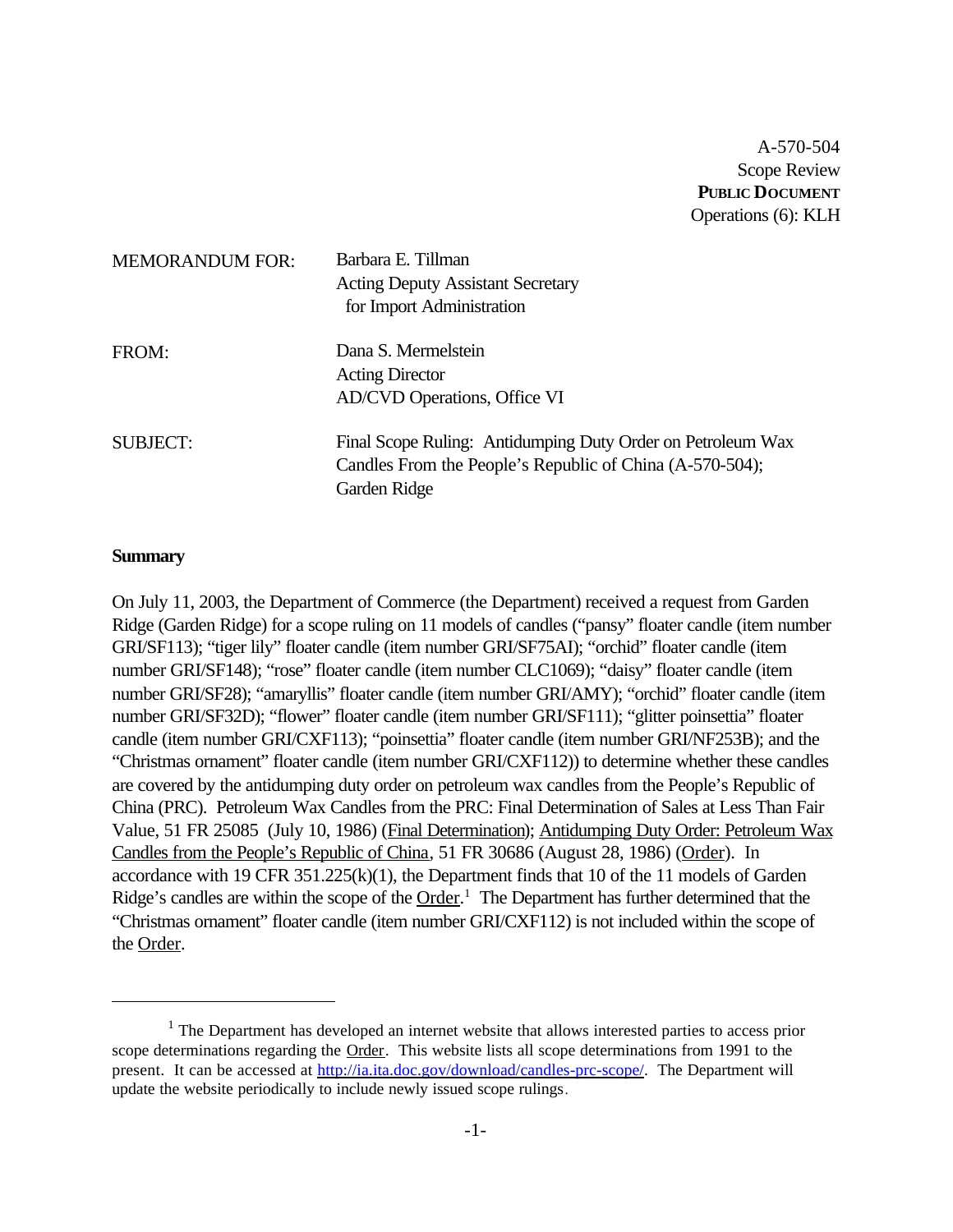## **Background**

Garden Ridge filed its request for a scope ruling in proper form on July 11, 2003. On October 28, 2004, the National Candle Association (NCA), an interested party in this proceeding, filed comments opposing Garden Ridge's request. No rebuttal briefs were filed.

## a. Product Descriptions

Garden Ridge's request concerns one "Christmas ornament" floater candle and 10 models of "flower" floater candles, eight of which are packaged individually and two of which (item numbers CLC1069 and GRI/CXF113) are packaged in sets.<sup>2</sup> Garden Ridge provided samples of all 11 candles included in its scope request: the "Christmas ornament" floater candle, the eight "flower" floater candles and the two sets of "flower" floater candles.

The first candle (item number GRI/SF113) is described as a "pansy" floater candle, which is 1 inch tall and 2.5 inches wide. According to Garden Ridge, it consists of three petals joined in the middle and marked with vein-like lines in the dark purple center that fades into a lighter shade of purple which runs to the darkly colored rippled edge, creating the effect of a petal. The green wick is reminiscent of a pistil of a flower.

The second candle (item number GRI/SF75AI) is described as a "tiger lily" floater candle which is 1.5 inches tall and approximately 3.5 inches wide. The candle is a solid light purple with brown spots and seven stamens with white bases and brown tops. The description provided by Garden Ridge suggests that this color is black, but it appears to be brown on the candle. The light purple area consists of six petals which are joined at the center. The stamens are painted onto three of the six petals, these three petals overlap and sit higher than the other three petals.

The third candle (item number GRI/SF148) is described as an "orchid" floater candle. This candle is reported to be 1.5 inches tall and 4 inches wide. It is in the shape of an orchid and consists of six petals of which five are of similar shape and color. The sixth is a darker, wider petal which looks like the inside of an orchid.

The fourth style of candle (item number CLC1069) is described as a set of nine identical "rose" floater candles, which are 1 inch tall and 2.5 inches wide, packaged together in one box. These candles are all solid lavender in color. The outer-most part of the candle resembles four petals which are separated from one another. Inside the four petals, closer to the center of the candle, are four petals which are joined together to make a ring, but there are still peaks and valleys within that ring to delineate petals. Finally, there are three half circles, which are representative of petals of different sizes that are very

 $2$  Item number CLC1068 consists of nine identical "rose" floater candles that are packaged in one box and GRI/CXF113 consists of three identical "glitter poinsettia" floater candles that are packaged together in one box.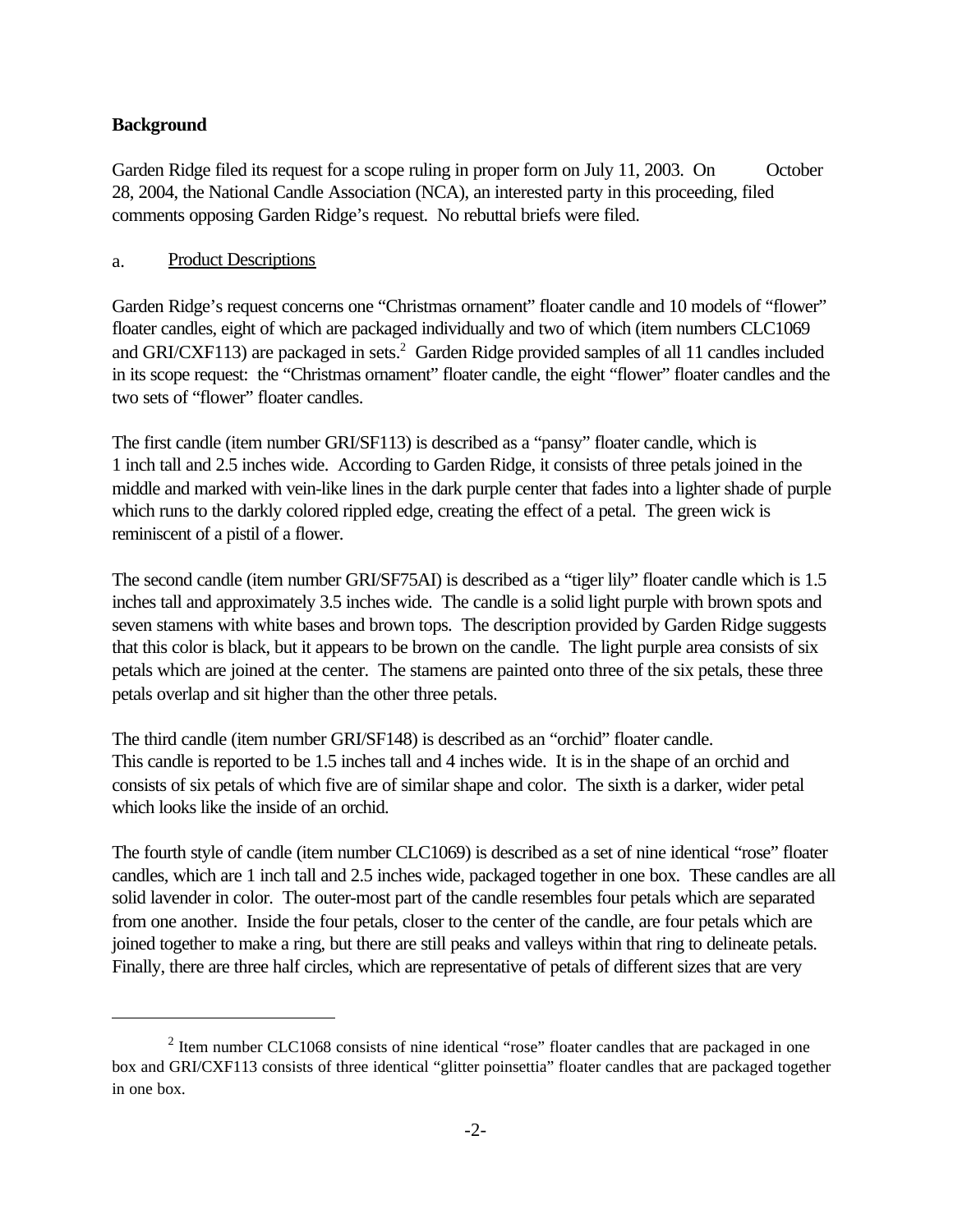close to the center of the candle.

The fifth candle (item number GRI/SF28) is described as a "daisy flower candle," which is 1.25 inches tall and 3 inches wide. The candle has 15 petals which are separated at the tips. The petals are joined from the center. The petals on this candle extend outward and upward and are ridged to show texture. The center of the candle is a circle of yellow, which is slightly raised and has detailed indents representing the pollen of the flower.

The sixth candle (item number GRI/AMY) is described as an "amaryllis" floater candle, which is 2 inches tall and 5 inches wide. It has six white petals which overlap one another and are textured and shaded to create a vein-like petal, with white tips fading into a gray middle, which abruptly changes to a dark red to resemble the center of the amaryllis. Climbing from the center, painted onto three of the six leaves, are 10 gold-painted stamens.

The seventh candle (item number GRI/SF32D) is described as an "orchid" floater candle, which is 1.5 inches tall and 3.5 inches wide. The candle consists of five large textured petals which overlap and are joined together except at the top where they protrude to give the effect of petals. In the center are three small dark purple petals and a small dark purple pillar which look like the center of an orchid. In the center of the four petals there is a yellow mound which is supposed to represent the pollen of the flower. The petals are dark purple on the edges and fade to a lighter purple as the petals near the yellow mound. The lighter purple area is marked with dots and lines in dark purple.

The eighth candle (item number GRI/SF111) is described as a "flower" floater candle, which is 1.5 inches tall and approximately 4 inches wide. It has five petals which overlap and extend upward and outward. The petals are rippled to give the effect of separate petals. The center of the candle has a small round blue-gray sphere which is decorated with yellow dots to resemble pollen.

The ninth style of candle (item number GRI/CXF113) is described as a set of three "glitter poinsettia" floater candles, which are each 1.5 inches tall and 4.5 inches wide. The three candles are identical in size, shape, color, and decoration. These candles have five large outer leaves/petals that overlap and three smaller inner leaves/petals that lay on top of the larger ones. All of the leaves/petals on these candles have an etched line down the center of each petal/leaf and four curved lines coming off of the main line, which give them a leaf-like appearance. Each petal/leaf is outlined in silver and two of the larger ones are almost half-covered in glitter. The center of the candle is green and has approximately 13 small mounds protruding from it, which are covered in silver.

The tenth candle (item number GRI/NF253B) is described as a "poinsettia" floater candle, which is 1 inch tall and 3 inches wide. This candle is red with seven leaves/petals which are atop 14 outer petals. The 14 petals consist of seven petals which are set atop seven others. All of the leaves/petals have an etched line down the center of each petal, and four curved lines coming off of the main line, which extends down the center of the candle and gives the candles a leaf-like look. In the center of the candle are five green berry-like balls stacked with a wick protruding from the center of the balls.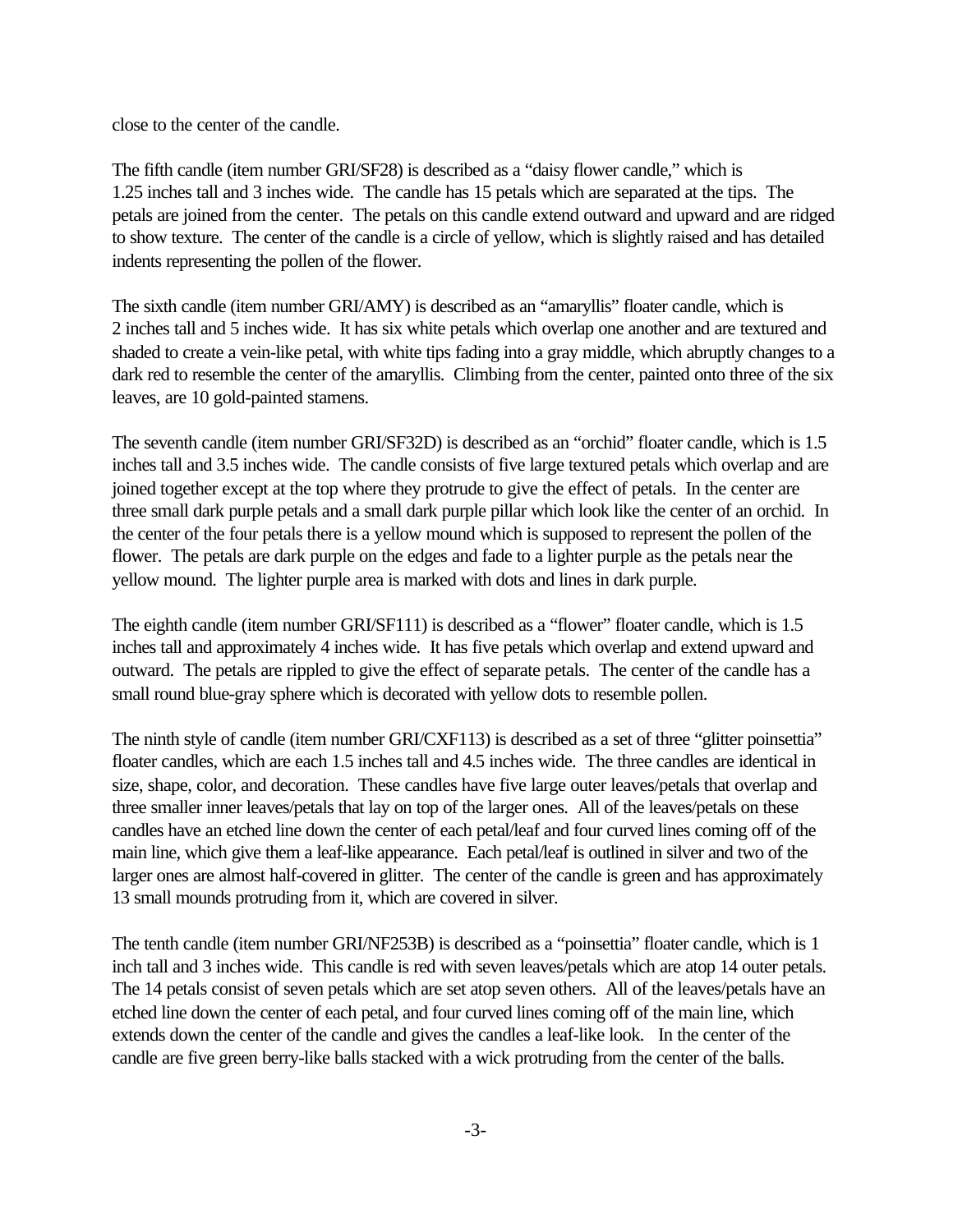The eleventh candle (item number GRI/CXF112) is described as a "Christmas ornament" floater candle. The candle is approximately 2 inches tall and 2 inches wide. It is ball-shaped with a half inch square base on the bottom. According to Garden Ridge, the top of the "Christmas ornament" has a short nub that has been decorated with gold to look like the top of a Christmas tree ornament. The body of the "ornament" is decorated with four green stripes outlined in gold which extend from the top of the candle to the bottom. Between each of the stripes are cream-colored spaces which have been decorated with red holly berries and green holly leaves. There are four cream- colored spaces on each candle. The leaves are connected to each other by light green lines, like a branch. There are approximately seven holly leaves and15 holly berries per cream-colored area.

### b. Garden Ridge's Request

In its request, Garden Ridge argues that the 11 candles ("pansy" floater candle (item number GRI/SF113); "tiger lily" floater candle (item number GRI/SF75AI); "orchid" floater candle (item number GRI/SF148); "rose" floater candle (item number CLC1069); "daisy" floater candle (item number GRI/SF28); "amaryllis" floater candle (item number GRI/AMY); "orchid" floater candle (item number GRI/SF32D); "flower" floater candle (item number GRI/SF111); "glitter poinsettia" floater candle (item number GRI/CXF113); "poinsettia" floater candle (item number GRI/NF253B); and the "Christmas ornament" floater candle (item number GRI/CXF112)) which are subject to this inquiry, should not be included within the scope of the Order based on CIE –212/85, September 21, 1987; Letter from the Director, Office of Compliance, to Burditt, Bowles & Radzius, Ltd., July 13, 1987 (Customs Notice) issued by the Department which clarified that the scope of the original Order excludes candles shaped in the form of identifiable objects. Garden Ridge argues that the above clarification is dispositive and that all 11 of its candles should not be included within the scope of the Order.

Garden Ridge claims that candles #1 through #10 are clearly identifiable as flowers when viewed from multiple angles. Garden Ridge further claims that candles #1 through #10 have numerous characteristics of flowers with remarkable detail given to shape, color, and pattern. Garden Ridge states that the candles are unmistakably flowers from any perspective. Additionally, Garden Ridge states that the Department had previously ruled that a floating pink rose blossom candle was outside the scope of the Order. See Final Scope Ruling, J.C. Penney Purchasing Corporation (November 9, 2001).

Garden Ridge further states that item #11 is clearly identifiable as a Christmas ornament ball when viewed from multiple angles and the Department has previously ruled that a Christmas ornament candle was not within the scope of the Order. See Final Scope Ruling, J.C. Penney Purchasing Corporation (May 21, 2001)(*J.C. Penney May 2001*).

Garden Ridge argues that because candles #9, #10, and #11 are Christmas novelty candles specially designed for use only in connection with the Christmas holiday, these candles should not be included within the scope of the Order because they qualify for the novelty exception both as identifiable objects and as novelty candles under the holiday exception. In asserting the holiday exception, Garden Ridge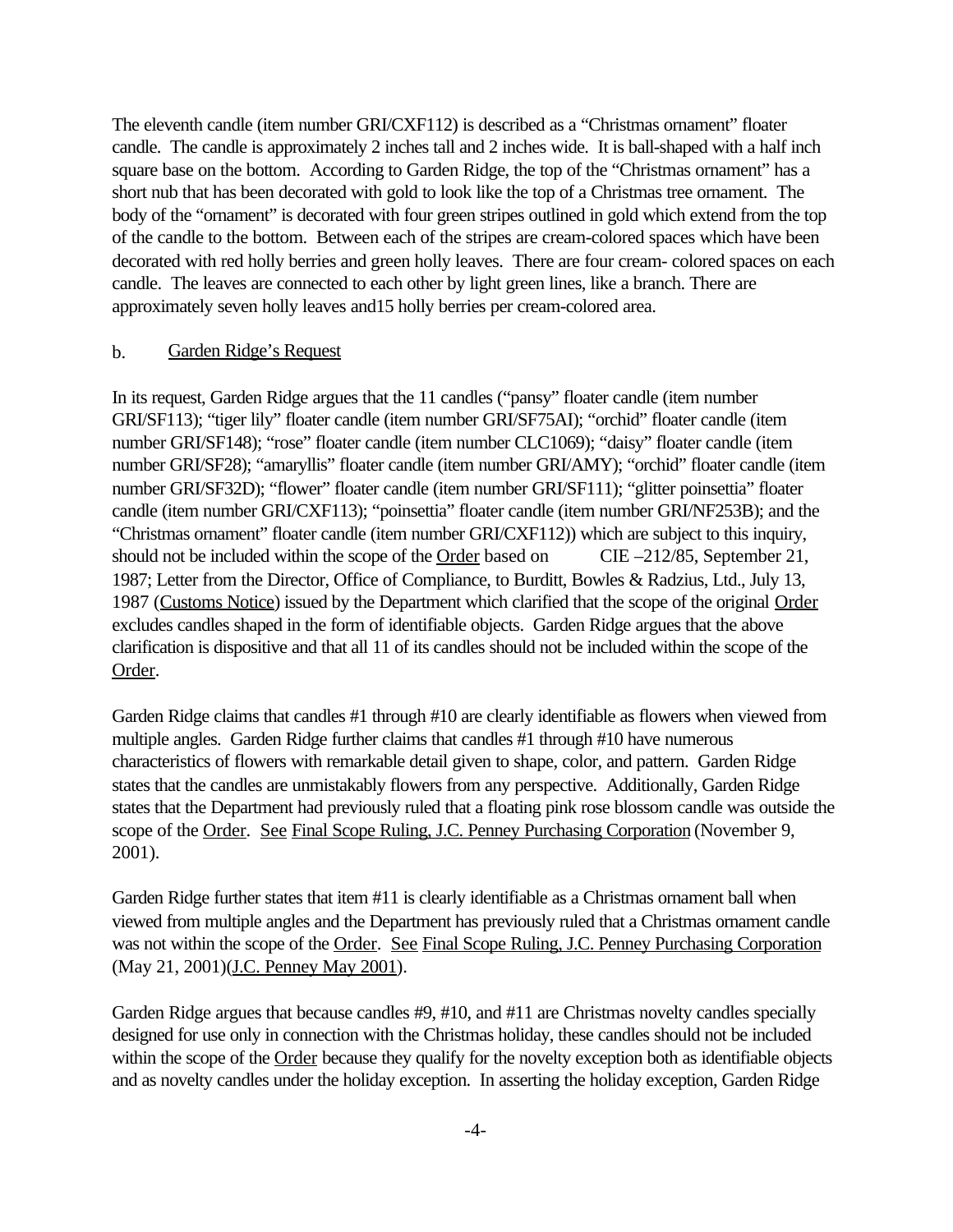points to the Christmas symbols depicted in their designs. Garden Ridge claims that the "glitter poinsettia" floater candle and the "poinsettia" floater candle are representations of a poinsettia, which Garden Ridge claims is a classic Christmas holiday flower. Additionally Garden Ridge argues that the colors of both candles, white and green for the "glitter poinsettia" floater candle, and red and green for the "poinsettia" floater candle, are traditional Christmas holiday colors. Garden Ridge argues that the "Christmas ornament" floater candle is a Christmas ornament ball which would have no purpose except to be hung from a Christmas tree and displayed during the Christmas holiday. Additionally, Garden Ridge claims that the holly

leaves and the red berries are classic Christmas foliage designed only for use in connection with the Christmas holiday. Finally, Garden Ridge claims that all of these candles are marketed and sold only during the Christmas season for use by the ultimate consumer in Christmas decorating.

### **The National Candle Association's Comments**

The NCA argues that Garden Ridge's "floater candles" #1 through #10 are not in the shape of flowers as Garden Ridge claims because they are not recognizable as a flower from a majority of angles. Because the candles are only recognizable as flowers from the top, NCA compares these candles to Premier's "tulip lantern" candle, which the Department found "is not recognizable from a majority of angles as leaves and, therefore, it is not an identifiable object pursuant to the novelty candle exception."<sup>3</sup> Additionally, NCA argues that in Atico International, the candles had petals on the top and the sides of the candles and therefore, unlike in the instant case, the flower shape in that case could be identified as such from most angles.<sup>4</sup> The NCA claims that Garden Ridge's flower candles do not qualify as identifiable objects and must be included within the scope of the Order.

The NCA further argues that candles #9 and #10 are not identifiable as flowers, much less poinsettias and even if they were identifiable as poinsettias, their use is not limited to the Christmas holiday. Finally, the NCA argues that candle #11 has a flat base, which protrudes approximately an inch below the rounded part of the candle bottom, and can thus not be classified as a Christmas ornament because Christmas ornaments are round and do not have flat bottoms, nor do they have extended flat bottom bases. Further, the NCA argues that the candle is a round-shaped candle not in the shape of an identifiable object.

In its comments, the NCA retraces the history of this antidumping duty order, including the import surges and resultant injury suffered by domestic manufacturers which prompted the original September

<sup>&</sup>lt;sup>3</sup> See Final Scope Ruling - Antidumping Duty Order on Petroleum Wax Candles from the People's Republic of China (A-570-504); Premier Candle Corp. (Feb. 25, 2002) at 5.

<sup>&</sup>lt;sup>4</sup> See Final Scope Ruling - Antidumping Duty Order on Petroleum Wax Candles from the People's Republic of China (A-570-504); Atico International, Inc. (Feb. 19, 2002) (Atico International) at 6-7.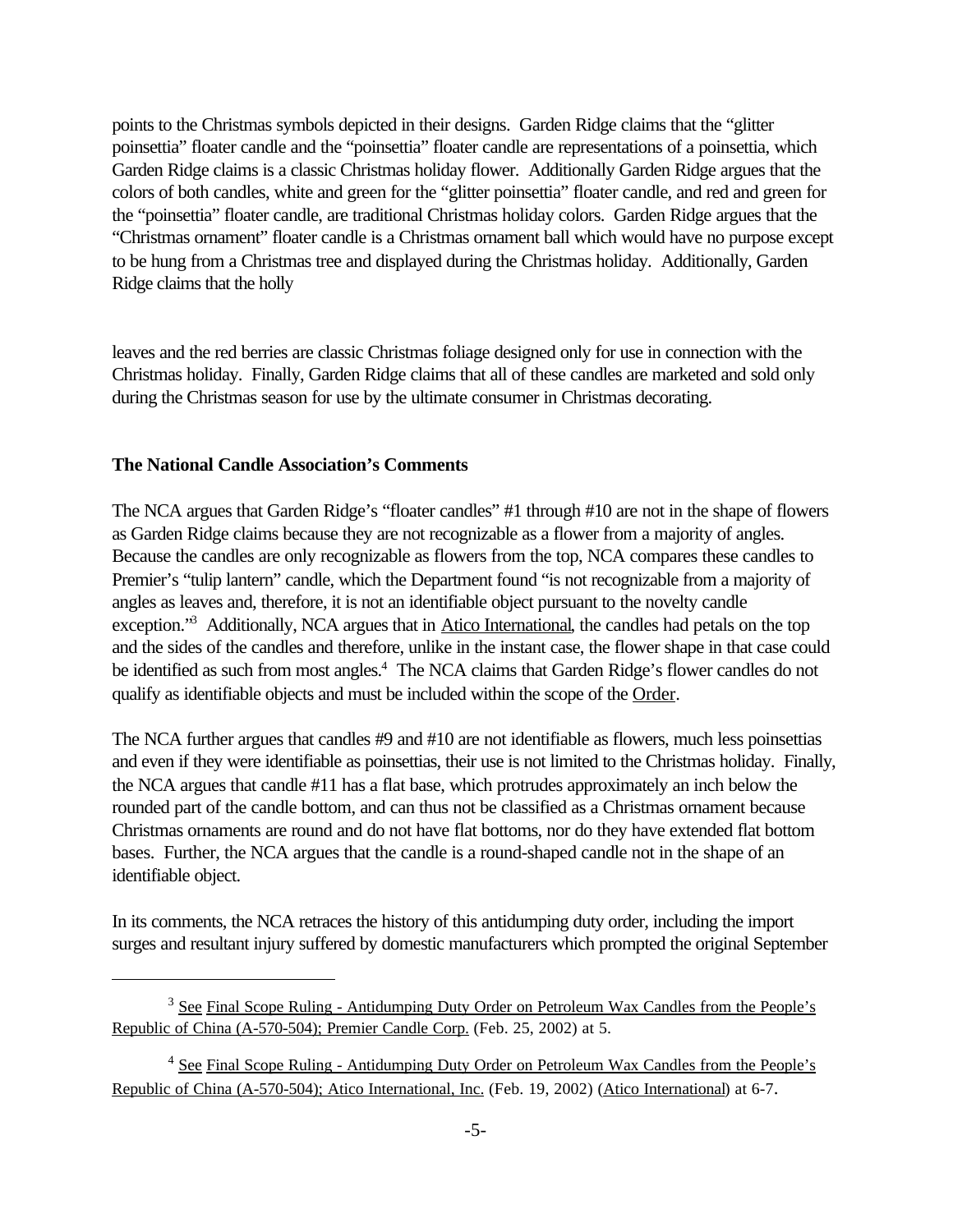1985 antidumping petition. The NCA contends that the antidumping statute and antidumping duty orders are remedial in nature and exceptions to them should be construed as narrowly as possible to preserve the efficacy of the Order. In support of its assertion, the NCA cites a Court of International Trade (CIT) decision, regarding the novelty exception, in which the Court noted that "a candle must be specifically designed for use only in connection with a religious holiday or special event to fall within the novelty candle exception." See Russ Berrie & Co., Inc. v. United States, 57 F. Supp. 2d 1184, 1194-95 (CIT 1999) (Russ Berrie). Thus, the NCA argues that the Department narrowly limited the novelty candle exception to figurine candles, candles shaped in the form of identifiable objects, and candles specifically designed for use only in connection with the Christmas holiday.

The NCA notes that Garden Ridge's candles compete in the same channels of trade as the candles subject to the Order, and that their sale without the antidumping duty will severely injure the U.S. candle producers. The NCA further notes what it characterizes as the long-standing efforts of candle importers to "expand the 'novelty candle' loophole in the Order through a continuing stream of scope requests." (NCA's comments at 6). The NCA maintains that "{t}he success of the scope requests in eroding the Order has resulted in geometric increases in the volume of PRC candles coming into the United States" (NCA's comments at 7). NCA argues that Garden Ridge's 11 candles are not in the shape of identifiable objects, they are not designed for use only in connection with the Christmas holiday and, therefore, they fall within the scope of the Order.

## **Legal Framework**

The Department examines scope requests in accordance with the Department's scope regulations, which may be found at 19 CFR 351.225 (2003). On matters concerning the scope of an antidumping duty order, the Department first examines the descriptions of the merchandise contained in the petition, the initial investigation, and the determinations of the Secretary (including prior scope determinations) and the International Trade Commission (the Commission). See 19 CFR 351.225(k)(1). If the Department determines that these descriptions are dispositive of the matter, the Department will issue a final scope ruling as to whether or not the product is covered by the order. See 19 CFR 351.225(d).

Conversely, where the descriptions of the merchandise are *not* dispositive, the Department will consider the five additional factors set forth at 19 CFR 351.225(k)(2). These criteria are: i) the physical characteristics of the merchandise; ii) the expectations of the ultimate purchasers; iii) the ultimate use of the product; iv) the channels of trade in which the product is sold; and v) the manner in which the product is advertised and displayed. The determination as to which analytical framework is most appropriate in any given scope inquiry is made on a case-by-case basis, with or without formal inquiry, after consideration of all evidence before the Department.

Pursuant to 19 CFR 351.225(k)(1), the Department will examine the description of the subject merchandise from the petition, the initial investigation, and the Commission's determinations. In its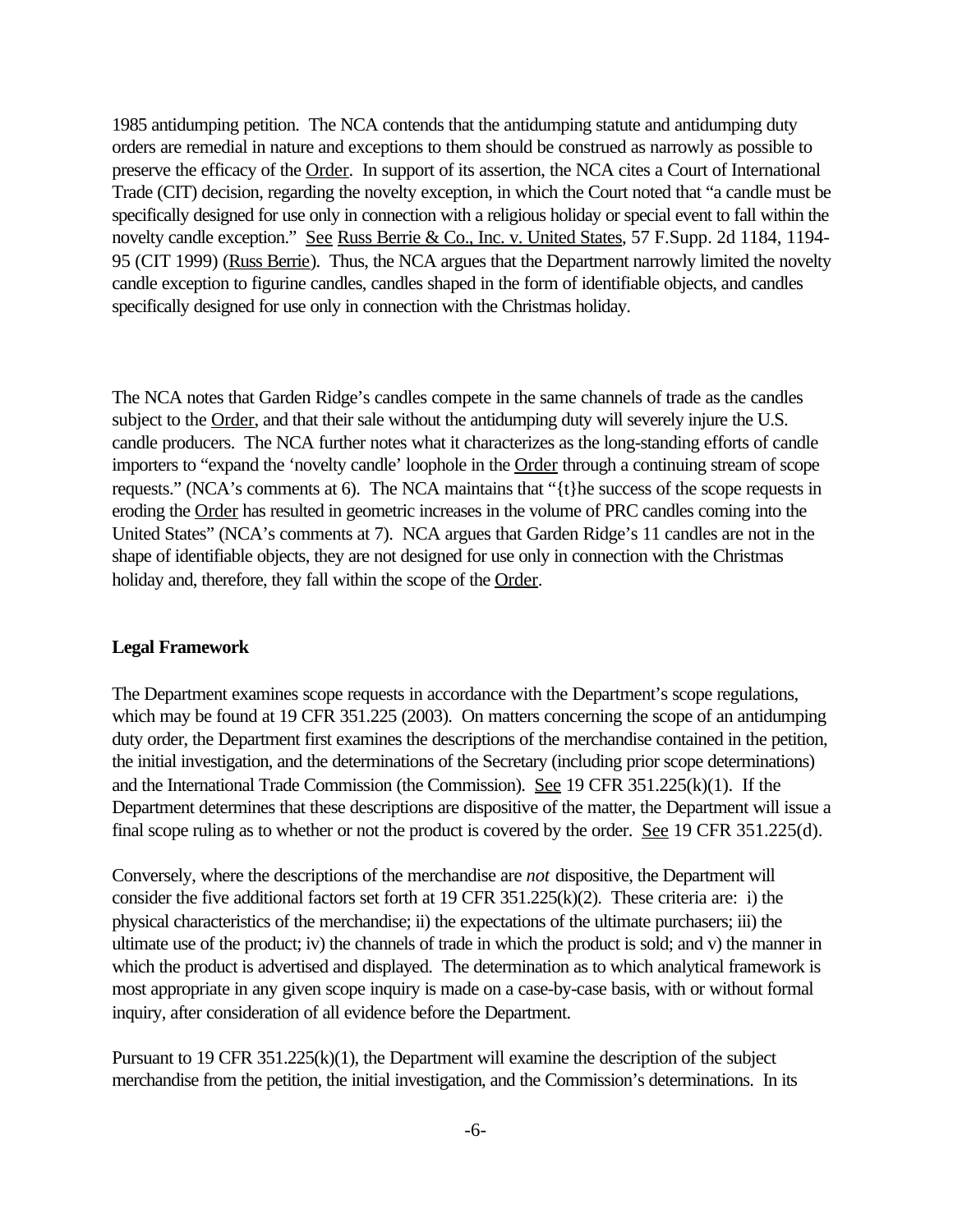petition of September 4, 1985, the NCA requested that the investigation cover:

{c}andles {which} are made from petroleum wax and contain fiber or paper-cored wicks. They are sold in the following shapes: tapers, spirals, and straight-sided dinner candles; rounds, columns, pillars; votives; and various wax-filled containers. These candles may be scented or unscented and are generally used by retail consumers in the home or yard for decorative or lighting purposes.

See Antidumping Petition (September 4, 1985) at 7.

The Department defined the scope of the investigation in its notice of initiation. This scope language carried forward without change through the preliminary and final determinations of sales at less than fair value and the Order:

{c}ertain scented or unscented petroleum wax candles made from petroleum wax and having fiber or paper-cored wicks. They are sold in the following shapes: tapers, spirals, and straight-sided dinner candles; rounds, columns, pillars, votives; and various wax-filled containers.

See Petroleum Wax Candles from the People's Republic of China: Initiation of Antidumping Duty Investigation, 50 FR 39743 (September 30, 1985); Petroleum Wax Candles from the People's Republic of China: Preliminary Determination of Sales at Less Than Fair Value, 51 FR 6016 (February 19, 1986); Final Determination; and Order.

The Commission adopted a similar definition of the "like product" subject to its determinations, noting that the investigations did not include "birthday, birthday numeral and figurine type candles." See Determinations of the Commission (Final), USITC Publication 1888, August 1986, at 4, note 5, and A-2 (Commission Determination). The Commission stated that "we determine that the domestic like product shall consist only of petroleum wax candles." See Commission Determination, at 9. In its discussion of like product, the Commission also stated:

Petroleum wax candles are those composed of over 50 percent petroleum wax, and may contain other waxes in varying amounts, depending on the size and shape of the candle, to enhance the melt-point, viscosity, and burning power.

See id., at 4-5.

The Department clarified the scope of the Order in relation to certain novelty candles. See Russ Berrie 57 F.Supp 2d at 1194. In 1987, the Department issued a notice to CBP in connection with a scope ruling which provides:

The Department of Commerce has determined that certain novelty candles, such as Christmas novelty candles, are not within the scope of the antidumping duty order on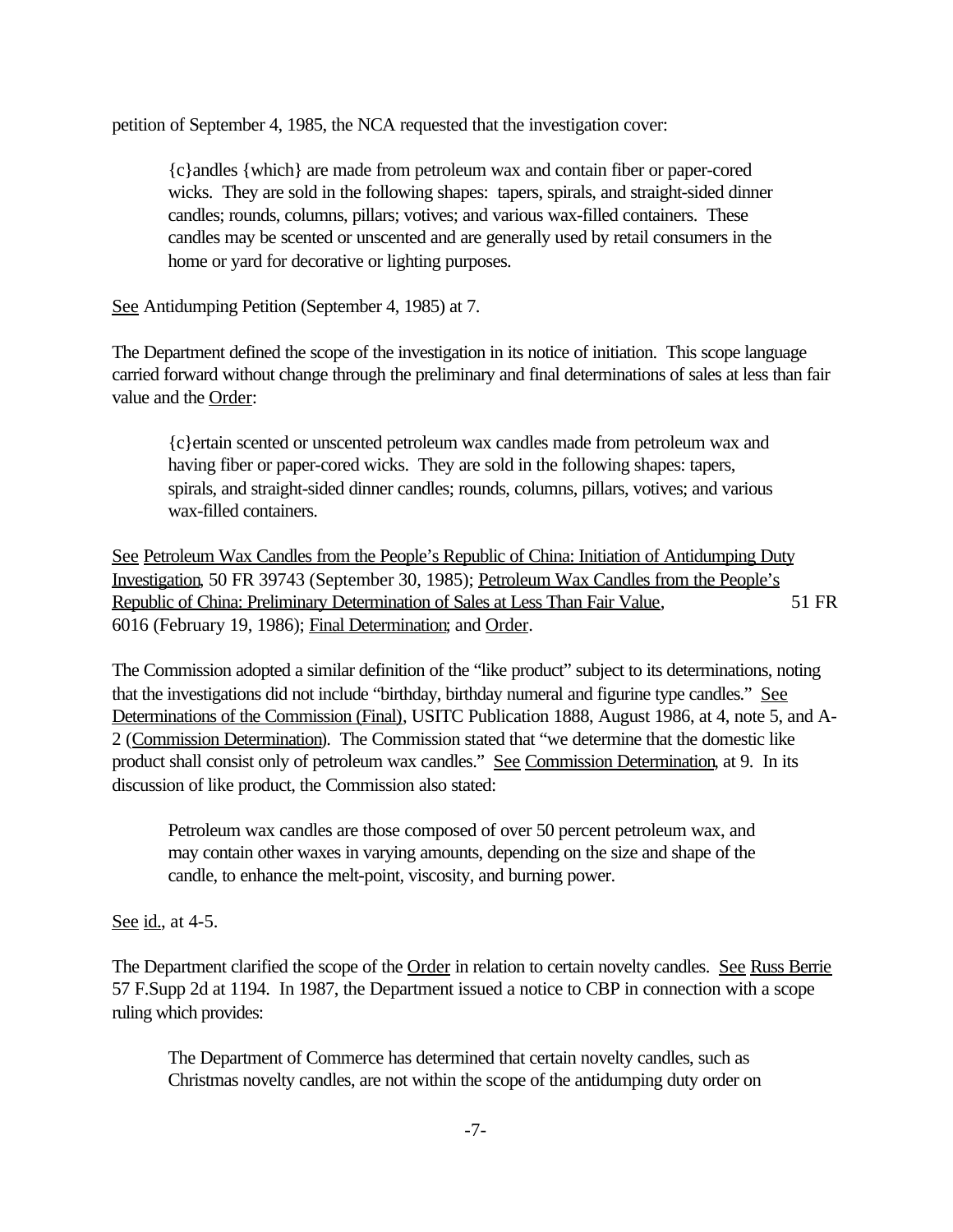petroleum-wax candles from the People's Republic of China (PRC). Christmas novelty candles are candles specially designed for use only in connection with the Christmas holiday season. This use is clearly indicated by Christmas scenes and symbols depicted in the candle design. Other novelty candles not within the scope of the order include candles having scenes or symbols of other occasions (e.g., religious holidays or special events) depicted in their designs, figurine candles, and candles shaped in the form of identifiable objects (e.g., animals or numerals).

#### See Customs Notice.

Documents and parts thereof from the underlying investigation deemed relevant by the Department to this scope ruling were made part of the record of this determination and are referenced herein. Documents that were not presented to the Department, or placed by it on the record, do not constitute part of the administrative record for this scope determination.

In November 2001, the Department changed its interpretation of the scope of the Order. See Final Scope Ruling – Antidumping Duty Order on Petroleum Wax Candles From the People's Republic of China (A-570-504); J.C. Penney (November 9, 2001) (J.C. Penney Ruling). In this ruling, the Department reviewed the text of the scope of the Order, beginning with the text of the first sentence of the scope which covers "{c}ertain scented or unscented petroleum wax candles made from petroleum wax and having fiber or paper-cored wicks." See Order. The text following this broad, inclusive sentence provides a list of shapes; this list is not modified by any express words of exclusivity. The result of our prior practice of not including within the scope of the Order candles of a shape other than those specifically listed in the Order was inconsistent with the fact that the candles were "scented or unscented petroleum wax candles made from petroleum wax and having fiber or paper-cored wicks."<sup>5</sup> In the J.C. Penney Ruling, the Department revised this practice because the former practice had the effect of narrowing the broad coverage of the first sentence of the Order's scope. The list of shapes in the second sentence of the Order's scope does not provide a textual basis for such a narrowing of the coverage of the first sentence of the Order's scope.

This approach of evaluating candles in light of the entire text of the Order's scope is in keeping with Duferco Steel, noting that a better approach in scope rulings is to avoid subjective issues of intent and, instead, look to the petition's language to determine whether the class or kind of merchandise at issue was expressly included. See Duferco Steel, Inc. v. United States, 146 F. Supp. 2d 913 (CIT 2001) (Duferco Steel).

<sup>5</sup> See, e.g., Final Scope Ruling - Antidumping Duty Order on Petroleum Wax Candles From the People's Republic of China (A-570-504); Endar Corp. (January 11, 2000) (Endar) (The Department determined that a "dragonfly" candle, in the shape of a rough-hewn stone with a dragonfly carved on top, should not be included within the scope because it is of a shape not specifically listed by the language of the scope), and Final Scope Ruling – Antidumping Duty Order on Petroleum Wax Candles From the People's Republic of China (A-570-504); American Drug Stores, Inc. (March 16, 1998) (The Department determined that a sphere or ball-shaped candle should not be included within scope because it is a shape not specifically listed by the language of the scope).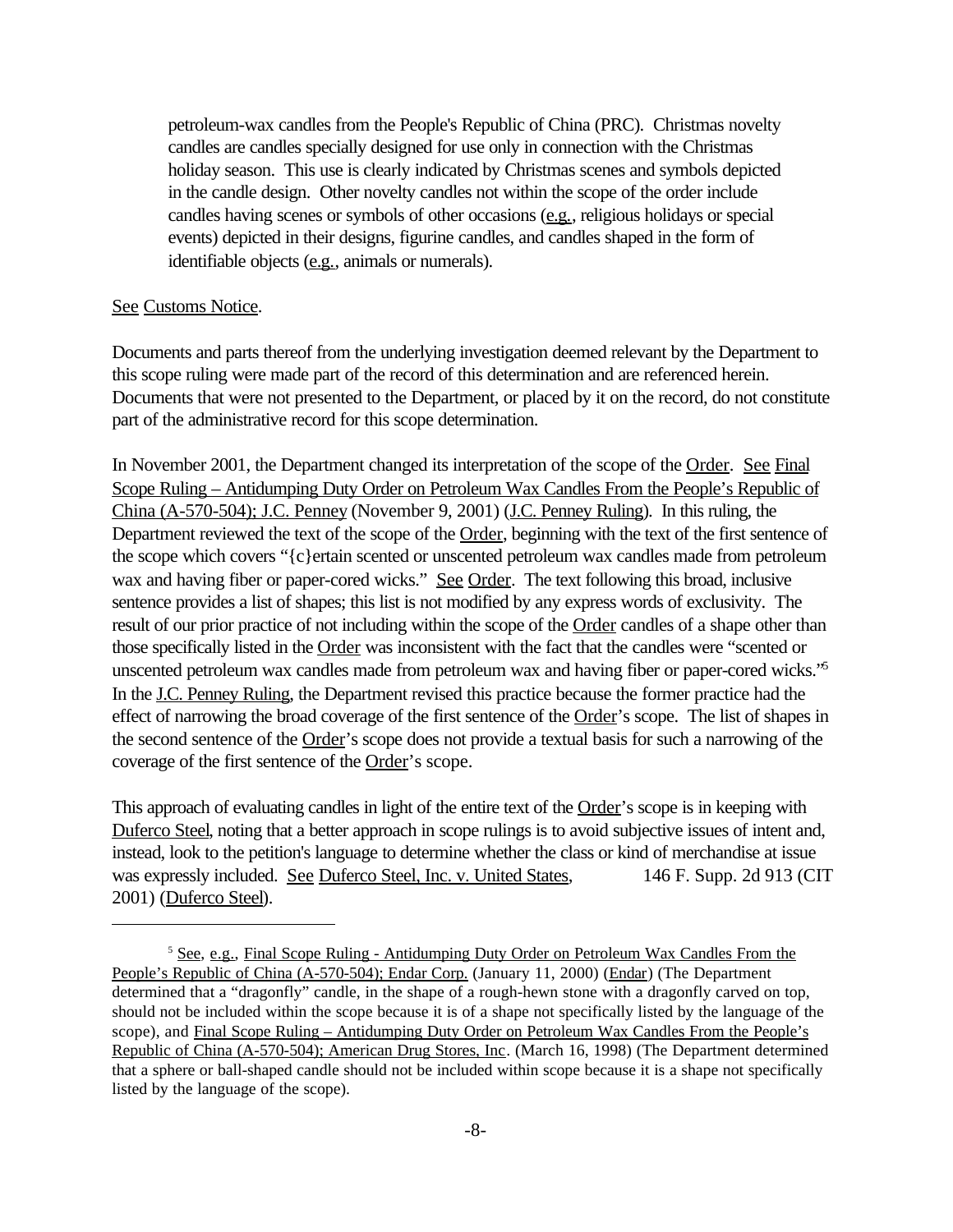Although the specific scope decision in Duferco Steel has been overturned by the United States Court of Appeals of the Federal Circuit (CAFC) in Duferco Steel, Inc. v. United States, 296 F.3d 1087 (Fed. Cir. 2002) (Duferco Steel II), the Court's ruling does not undermine the Department's scope determination in the J.C. Penney Ruling. The plain language of the scope of the Order clearly states "{c}ertain scented or unscented petroleum wax candles made from petroleum wax and having fiber or paper-cored wicks . . . sold in the following shapes: tapers, spirals, and straight-sided dinner candles; rounds, columns, pillars, votives; and various wax-filled containers" are included within the scope of the Order. Thus, the Order offers a descriptive list of the shapes of candles included within the Order, but, as the courts have recognized, there is no requirement that every single product covered must be identified in the scope. More specifically, the CAFC has stated that "the petitions that led to the issuance of the order did not need to specifically identify the {product} in order to cover {it}; our precedent, to say nothing of the regulations, makes clear that neither a petition nor an antidumping or countervailing duty order requires that level of specificity."<sup>6</sup> The CAFC further stated "{a}s a matter of law, a petition need not list the entire universe of products . . . in order {for the petition} to cover those products."<sup>7</sup> Thus, as applied to this Order, there is no requirement, nor is it possible, for all the shapes of candles to be listed.<sup>8</sup> In fact, if the list were exhaustive, there would have been no need for the Department to render a decision on novelty candles or any other candle that was not explicitly listed as a shape in the scope of the Order. However, the Department did issue the novelty candle exception, which offered a narrowly construed exception and left all other petroleum wax candles from the PRC covered by the Order.

When determining whether a particular novelty candle is within the scope of the Order, the Department will first determine whether the candle is made of petroleum wax. If the candle is made of petroleum wax, the Department will look to see whether the shape of the candle falls within those shapes listed in the second sentence of the scope as defined in the Order, i.e., "tapers, spirals, and straight-sided dinner candles; rounds, columns, pillars, votives; and various wax-filled containers." If the Department determines that a candle is one of these shapes, it is within the scope of the Order.

If the Department finds that a candle's shape is not among the shapes listed in the second sentence of the scope as defined in the Order, *i.e.*, taper, spiral, straight-sided dinner candle, round, column, pillar, votive, and various wax-filled containers, then the candle will be evaluated to determine whether it is a novelty candle. For a candle to qualify for this exception, the characteristic which is claimed to render it a novelty candle (i.e., the shape of an identifiable object or a holiday-specific design), should be easily recognizable in order for the candle to merit not being included within the scope of the Order.

 $^7$  <u>Id.</u>

<sup>6</sup> Novosteel SA v. United States, 284 F.3d 1261, 1264 (Fed. Cir. 2002).

<sup>&</sup>lt;sup>8</sup> See Petroleum Wax Candles from China, USITC Pub. No. 3226 Investigation No. 731-TA-282 (Review) (August 1999) (USITC Pub. No. 3226), at 18 ("Candles come in a wide variety of shapes and sizes. Major U.S. candle manufacturers reportedly will offer 1,000 to 2,000 varieties of candles in their product lines").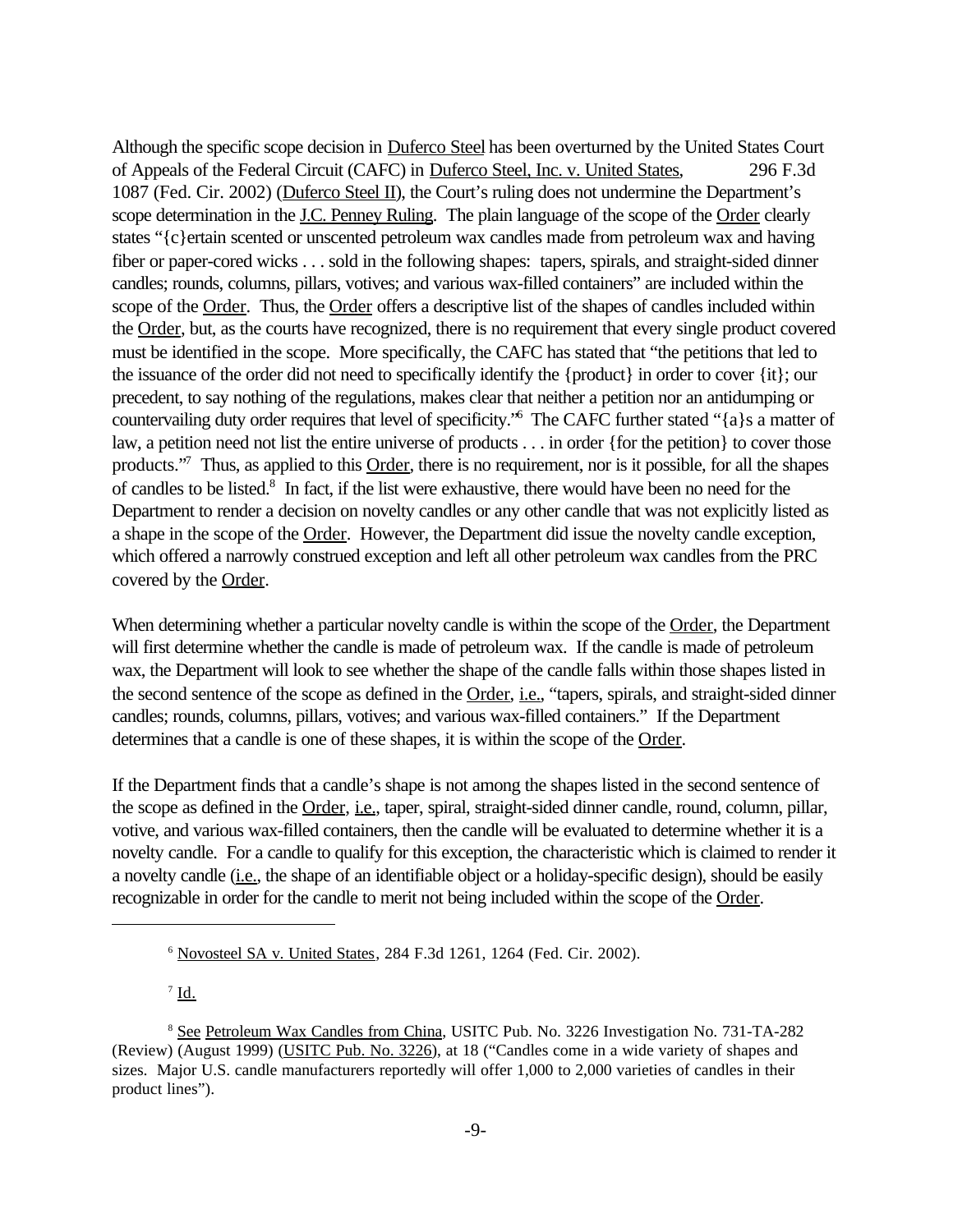Specifically, among other determining factors, the Department will examine whether the characteristic is identifiable from most angles and whether or not it is minimally decorative, e.g., small and/or singularly placed on the candle. If the identifiable object or holiday-specific design is not identifiable from most angles, or if the design or characteristic is minimally decorative, the Department may determine that the candle should be included within the scope of the Order. See Final Scope Ruling – Antidumping Duty Order on Petroleum Wax Candles From the People's Republic of China (A-570-504); J.C. Penney Purchasing Corp. (May 21, 2001); Final Scope Ruling – Antidumping Duty Order on Petroleum Wax Candles From the People's Republic of China (A-570-504); San Francisco Candle Co. (Feb. 12, 2001) (SFCC Ruling); San Francisco Candle Company, Inc. v. United States, 265 F. Supp. 2d 1374, 1379 (CIT 2003) (SFCC); and Endar. If the candle does not possess characteristics set out in the 1987 novelty candle exception, and it is a scented or unscented petroleum wax candle made from petroleum wax and having a fiber or paper-cored wick, the Department will determine that the candle is within the scope of the Order.

## **Analysis of Garden Ridge's Candles**

With respect to the involved scope request, the Department finds that, for the reasons outlined below, 10 of Garden Ridge's 11 "floater candles" ("pansy" floater candle (item number GRI/SF113); "tiger lily" floater candle (item number GRI/SF75AI); "orchid" floater candle (item number GRI/SF148); "rose" floater candle (item number CLC1069); "daisy" floater candle (item number GRI/SF28); "amaryllis" floater candle (item number GRI/AMY); "orchid" floater candle (item number GRI/SF32D); "flower" floater candle (item number GRI/SF111); "glitter poinsettia" floater candle (item number GRI/CXF113); and "poinsettia" floater candle (item number GRI/NF253B)) are included within the scope of the Order. Candles #1 through #10 are not recognizable objects; neither do candles #9 and #10 have any scenes or symbols that are exclusively associated with the Christmas holiday. Therefore, these candles do not qualify to not be included in the scope of the Order pursuant to the novelty candle exceptions.

The Department finds that, for the reasons outlined below, candle #11 ("Christmas ornament" floater candle (item number GRI/CXF112)) is not an identifiable object. However, this candle is not included within the scope of the Order because it has green holly sprigs with red berry decorations; holly sprigs are considered symbols exclusively associated with the Christmas holiday and thus qualifies the "Christmas ornament" floater candle for the novelty exception to the Order. Our analysis of each of these candles is provided below.

- **1. "Pansy" Floater Candle (item number GRI/SF113)**
- **2. "Tiger Lily" Floater Candle (item number GRI/SF75AI)**
- **3. "Orchid" Floater Candle (item number GRI/SF148)**
- **4. "Rose" Floater Candle- (item number CLC1069)**
- **5. "Daisy" Floater Candle- (item number GRI/SF28)**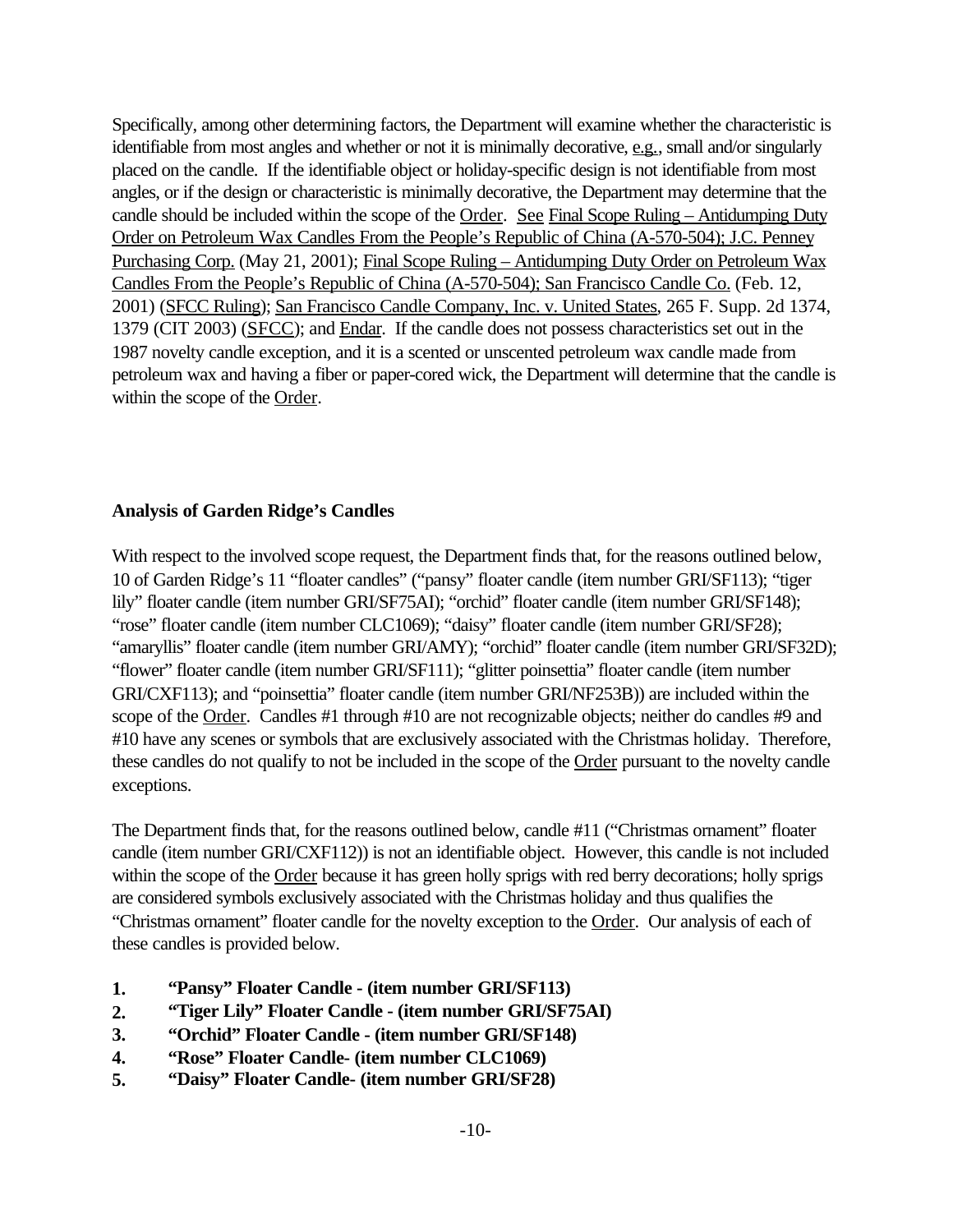- **6. "Amaryllis" Floater Candle (item number GRI/AMY)**
- **7. "Orchid" Floater Candle (item number GRI/SF32D)**
- **8. "Flower" Floater Candle (item number GRI/SF111)**

Garden Ridge describes its "pansy" floater candle as a 1 inch tall and 2.5 inch wide dark purple pansy floater candle. This "pansy" is visible when viewing the candle from top. When the candle is viewed from the side, the rippled edges of the petals are visible but it is not apparent that the candle is in the shape of a "pansy" or that the candle is even a flower. When the flower is viewed from the side, there are no distinguishing flower-like characteristics to show that it is a flower. From the side, there are no discernible leaves or petals. Only when viewed from above can one state that the candle is a flower, specifically a "pansy."

Garden Ridge's "tiger lily" floater candle is described as a 1.5 inches tall and approximately 3.5 inches wide light purple tiger lily with black and white detail markings. The "tiger lily" is visible when viewing the candle from top. But the petals are minimally textured and are not well defined so that when the flower is viewed from the side, there are no distinguishing flower-like characteristics. From the sides, there are no stamens, pistils or petals that are visible. Only when viewed from above can one discern that the candle is a flower, specifically a "tiger lily."

The "orchid" floater candle is described as 1.5 inches tall and 4 inches wide. The "orchid-shaped" candle is pink with a dark pink center. The "orchid" is visible only when viewing the candle from the top. The majority of the side views do not reveal that the candle is a flower. When the "orchid" is viewed from the side, there are no distinguishing flower-like characteristics to show that it is a flower. From the side, there are no readily discernible leaves or petals or characteristics that would indicate that this candle is an orchid. Only when viewed from above can one discern that the candle is in the shape of flower, specifically an "orchid."

The "rose" floater candle is a set of nine identical lavender roses which are 1 inch tall and 2.5 inches wide, packaged together in a single box. The "rose" is visible only when viewing the candle from the top. The majority of side views do not reveal that these candles are "roses." When viewed from the sides, the petals are not detailed enough to represent flowers, and it is not apparent that these candles are roses. Only when viewing the candle from above, due to the layers of petals which get closer together at the center of the candle, can one discern that the candles resemble roses.

According to Garden Ridge, the "daisy" floater is dark pink with a yellow center, and is in the shape of a daisy which is 1.25 inches tall and 3 inches wide. When viewed from above, the candle appears to be a daisy flower. However, when viewed from the side, the yellow center is not visible and the shape could be something other than a flower. When the "daisy" is viewed from the side, there are no distinguishing flower-like characteristics to show that it is a flower. Only when viewed from above can one discern that the candle is in the shape of a flower, specifically a "daisy."

According to Garden Ridge, the "amaryllis" floater candle is 2 inches tall and 3 inches wide, in the shape of an amaryllis with white petals and a dark red center and bottom with gold details and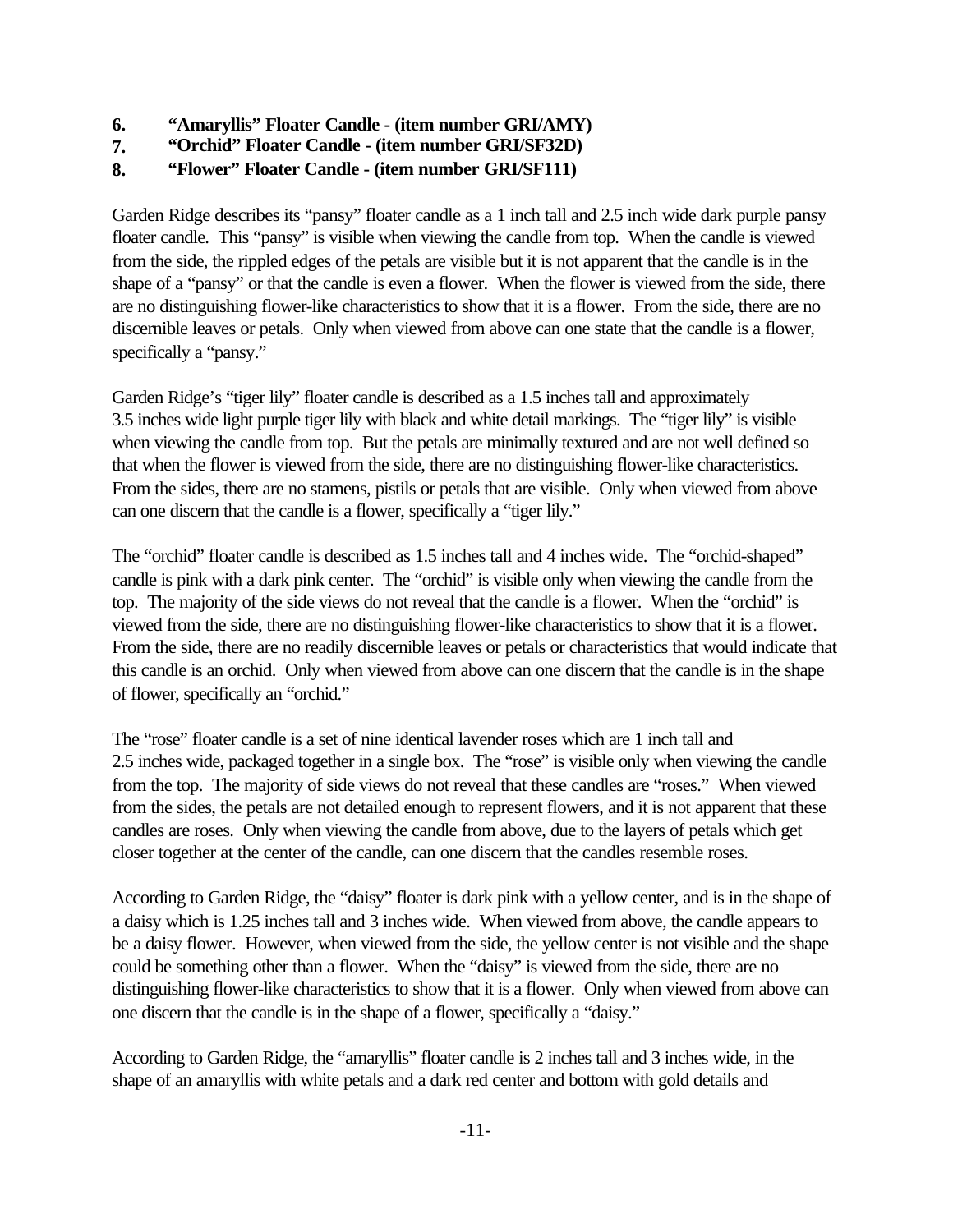markings. When viewed from above, the candle appears to be an amaryllis flower. However, when viewed from the side and the majority of angles, the candle is not discernible as a flower, specifically an "amaryllis." When the "amaryllis" is viewed from the side, there are no distinguishing flower-like characteristics to show that it resembles an "amaryllis." There are no petals, stamens or pistils that are visible. Only when viewed from above can one discern that the candle is in the shape of flower, specifically an "amaryllis."

According to Garden Ridge, the "orchid" floater candle is a candle in the shape of an orchid that is lavender with a dark purple and yellow center which is 1.5 inches tall and 3.5 inches wide. The "orchid" is visible when viewed from above the candle, but when viewing the candle from the side, the textured petals do not render the candle as resembling a flower. Only when viewed from above can one discern that the candle is a flower, specifically an "orchid."

The "flower" floater candle is described as 1.5 inches tall and approximately 4 inches wide lavender flower-shaped candle with a gray and orange center. The candle looks like a flower from above, but is not distinguishable from the sides or other angles as a flower. Only when viewed from above can one discern that the candle is a flower.

We disagree with Garden Ridge's arguments that candles #1 through #8 are in the shape of identifiable objects and, therefore, should not be included within the scope of the Order. Pursuant to the Department's change in practice stated in J.C. Penney Scope Ruling, if a candle is not in a shape specifically listed in the Order's scope, it will not automatically be excluded from the scope of the Order. See J.C. Penney Scope Ruling. Instead, the Department will normally evaluate whether the candle is a scented or unscented petroleum wax candle made from petroleum wax and having a fiber or paper-cored wick. In the instant case, the "flower" floater candles ("pansy" floater candle (item number GRI/SF113); "tiger lily" floater candle (item number GRI/SF75AI); "orchid" floater candle (item number GRI/SF148); "rose" floater candle (item number CLC1069); "daisy" floater candle (item number GRI/SF28); "amaryllis" floater candle (item number GRI/AMY); "orchid" floater candle (item number GRI/SF32D); and "flower" floater candle (item number GRI/SF111)) are petroleum wax candles with fiber-cored wicks. Therefore, we must evaluate whether the characteristics of these candles bring it outside of the scope of the Order pursuant to the novelty candle exception detailed in the Customs Notice and our interpretation set forth in the J.C. Penney Scope Ruling.

Based on Garden Ridge's comments, we examined whether candles #1 through #8 are in the shape of identifiable objects, namely, the particular flower which Garden Ridge states that each resembles. We found that these candles contain petals, which are visible from above the candles. However, when these candles are viewed from the sides, the petals and, thus, the shape of the flower are not discernible. When viewed from multiple angles, these "flower" floater candles do not show any identifiable flower motif. Given that the flower design is only identifiable when the candle is viewed from above, we find that the eight "flower" floater candles ("pansy" floater candle (item number GRI/SF113), "tiger lily" floater candle (item number GRI/SF75AI), "orchid" floater candle (item number GRI/SF148), "rose" floater candle (item number CLC1069), "daisy" floater candle (item number GRI/SF28), "amaryllis" floater candle (item number GRI/AMY), "orchid" floater candle (item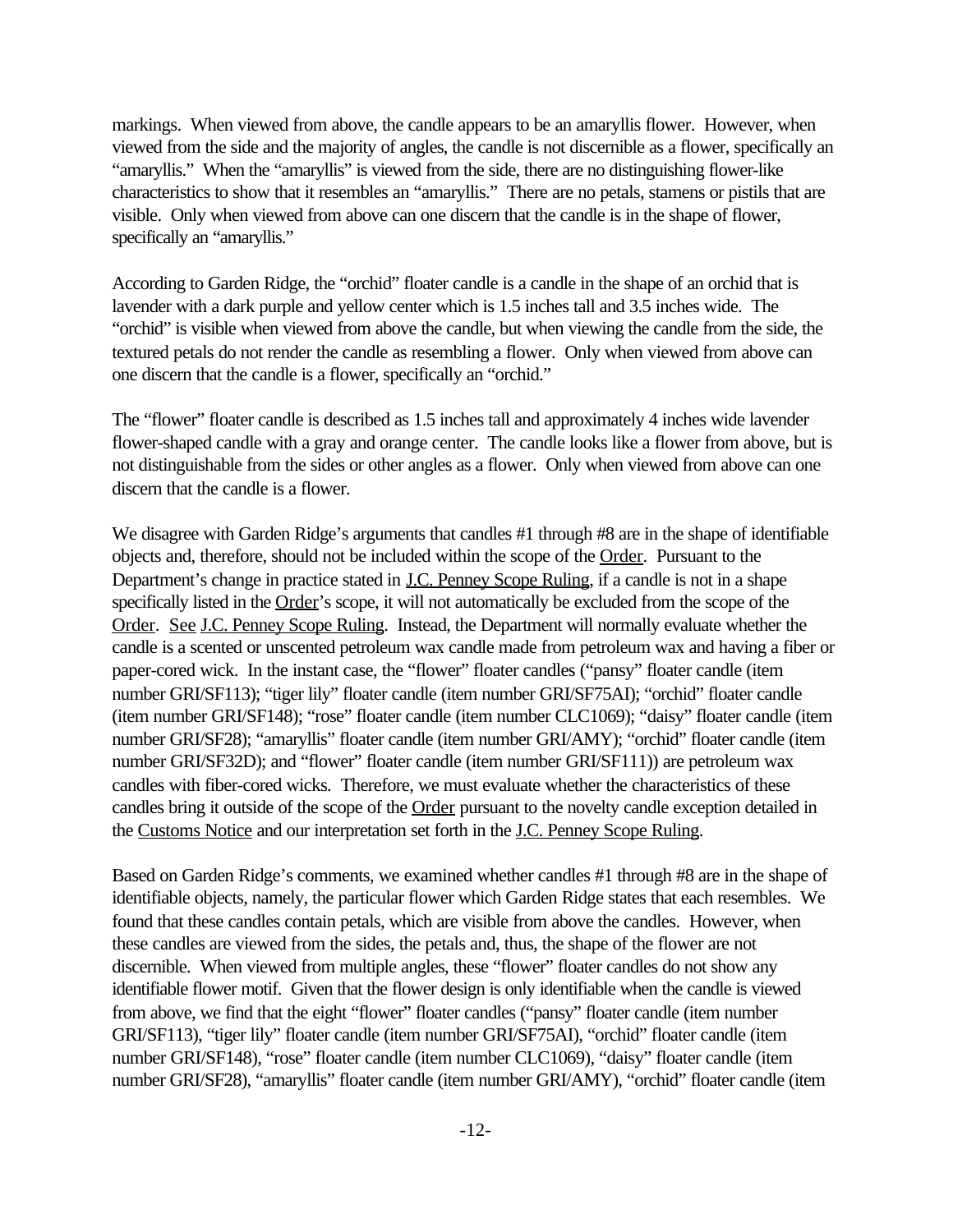number GRI/SF32D), and "flower" floater candle (item number GRI/SF111)) are not identifiable as flowers from multiple angles. See San Francisco Candle Co. v. United States, 265 F.Supp. 2d 1274 (May 14, 2003) (San Francisco Candle). Therefore, because these candles are not easily recognizable and identifiable as a "pansy," a "tiger lily," an "orchid," a "rose," a "daisy," an "amaryllis" or a "flower" from multiple angles, we find that they are not identifiable objects and that these candles do not qualify for the novelty exception. Thus, the Department finds that these candles, candles #1 through #8, ("pansy" floater candle (item number GRI/SF113), "tiger lily" floater candle (item number GRI/SF75AI), "orchid" floater candle (item number GRI/SF148), "rose" floater candle (item number CLC1069), "daisy" floater candle (item number GRI/SF28), "amaryllis" floater candle (item number GRI/AMY), "orchid" floater candle (item number GRI/SF32D), "flower" floater candle (item number GRI/SF111)) do not fall under any exception, and therefore, are within the scope of the Order.

## **9. "Glitter Poinsettia" floater candle - (item number GRI/CXF113) 10. "Poinsettia" floater candle - (item number GRI/NF253B)**

Garden Ridge describes the "glitter poinsettia" floater candle (item number GRI/CXF113) as three identical candles, packaged together, which are 1.5 inches tall and 4.5 inches wide. From above one could tell it is a flower, but from the sides and other angles, it is not distinguishable as a flower.

Each of the three candles is white with a green center in the shape of a poinsettia, and the petals are outlined with silver glitter. Garden Ridge states that the candle is intended for use only in connection with the Christmas holiday. Garden Ridge claims that the use of the candle is clearly indicated by the Christmas symbols depicted in its design, namely that a poinsettia is a classic representative flower of the Christmas holiday. Additionally, Garden Ridge claims that the candles' white and green colors are the traditional Christmas holiday colors. Finally, Garden Ridge argues that the "glitter poinsettia" floater candle is only marketed and sold during the Christmas season.

The Department disagrees with Garden Ridge's argument that its "glitter poinsettia" floater candle (item number GRI/CXF113) is exclusively associated with the Christmas holiday and the Department has determined that this candle is included within the scope of the Order, because the candles' use and design are not attributable solely to the Christmas season.

The "glitter poinsettia" floater candle (item number GRI/CXF113) is shaped like a flower, but the flower is not identifiable as a poinsettia. The colors of the flower are green and white with silver glitter accents. The Department has recognized that certain colors, when combined with other Christmas symbols, are exclusively associated with the Christmas holiday. See San Francisco Candle. This cannot be interpreted to mean that, like this candle, a completely white flower that happens to have green and silver accents would qualify as solely associated with the Christmas holiday. The Department has not found that candles with the colors white, green, and silver are emblematic of the Christmas holiday. In the instant case, the colors and the minimal resemblance to a poinsettia, combined with the absence of any other decorations depicting a specific Christmas holiday theme, indicate that this candle is not exclusively associated with the Christmas holiday.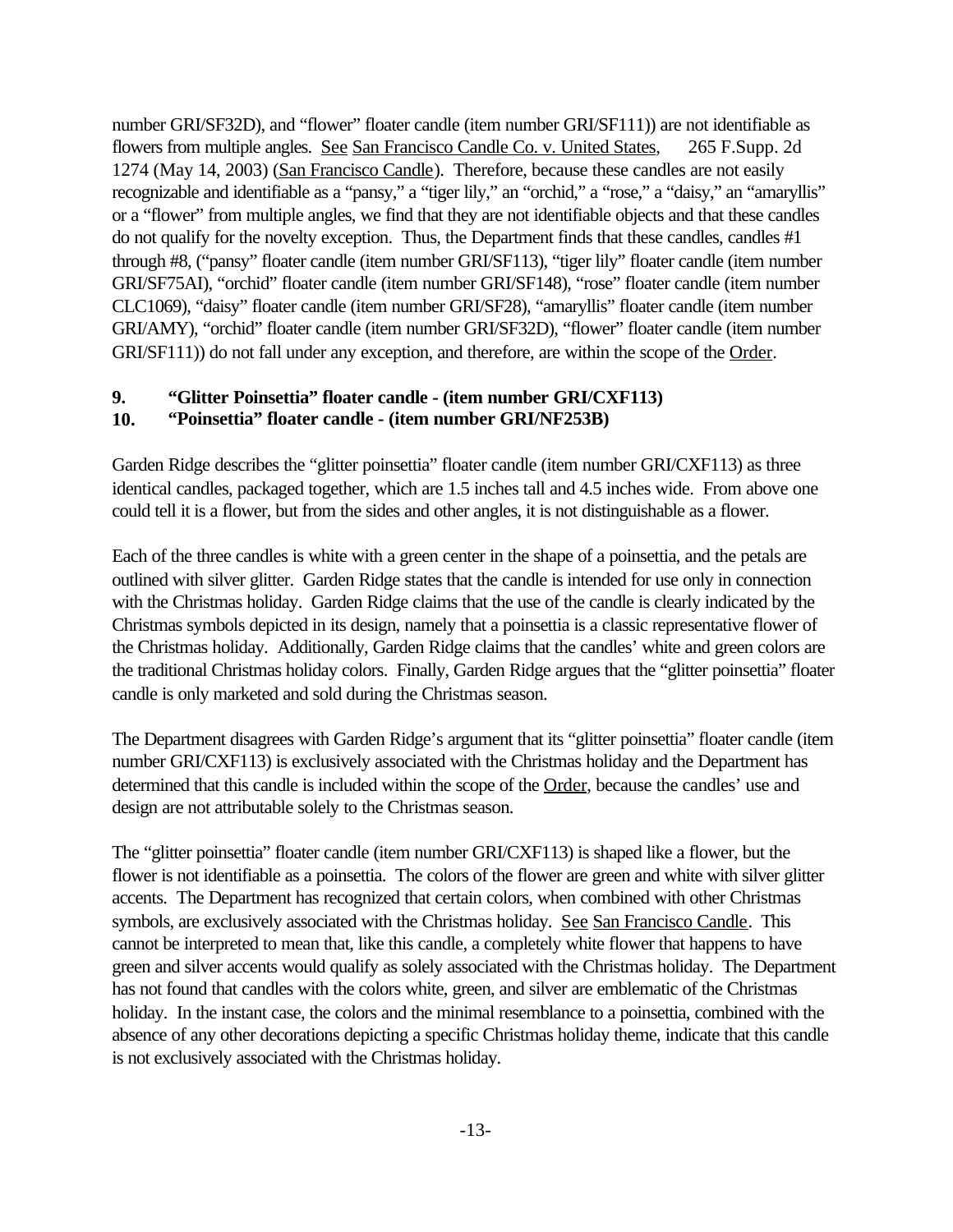More specifically, this candle is not a novelty candle " $\{h\}$ aving scenes or symbols of other occasions (e.g., religious holiday or special events) depicted in their designs." See e.g., Russ Berrie. There are no scenes or symbols of the Christmas holiday other than the claim by Garden Ridge that the candle is a poinsettia which it further claims is classically a Christmas flower. In addition, we find that poinsettias are not solely associated with Christmas, but are instead associated with the winter season. There is nothing intrinsic to poinsettias that make them exclusively associated with Christmas or any other holiday. The Department has never ruled that a poinsettia is exclusively associated with the Christmas holiday and, thus, we have determined that this candle does not fall within the holiday novelty exception. This is consistent with the Department's practice of ruling in the past that candles, which do not contain "scenes or symbols specifically related to a holiday or other special event," are within the scope of the Order, because their use is not attributable solely to the Christmas holiday. See e.g., Russ Berrie. Thus, we find that this candle is within the scope of the Order.

Garden Ridge describes the "poinsettia" floater candle (item number GRI/NF253B) as a 1 inch tall and 3 inches wide candle which is red with a green center and is in the shape of a poinsettia.

Garden Ridge states that the candle is intended for use only in connection with the Christmas holiday. Garden Ridge claims that the use of the candle is clearly indicated by the Christmas symbols depicted in its design, namely that a poinsettia is a classic representative flower of the Christmas holiday. Additionally, Garden Ridge claims that the candle's red and green colors are traditional Christmas colors. Finally, Garden Ridge argues that the "poinsettia" floater candle is only marketed and sold during the Christmas season.

The Department disagrees with Garden Ridge's argument that its "poinsettia" floater candle (item number GRI/NF253B) is exclusively associated with the Christmas holiday. The Department has determined that this candle is included within the scope of the Order, because the candles' use is not attributable solely to the Christmas season.

The "poinsettia" floater candle (item number GRI/NF253B) is shaped like a flower, but the flower is not identifiable as a poinsettia. The colors of the flower are red and green. The Department has recognized that certain colors, when combined with other Christmas symbols, are exclusively associated with the Christmas holiday. See San Francisco Candle. However, this cannot be interpreted to mean that, like this candle, any flower that occurs in nature in colors that are associated with the Christmas holiday would thus qualify for the Christmas holiday novelty exception. The colors alone are not determinative, otherwise every candle with green and red would be brought before the Department for a scope ruling. In the instant case, the colors and the minimal resemblance to a poinsettia, combined with the absence of any other decorations depicting a specific Christmas holiday theme, indicate that this candle is not exclusively associated with the Christmas holiday.

More specifically, this candle is not a novelty candle " $\{h\}$ aving scenes or symbols of other occasions (e.g., religious holiday or special events) depicted in their designs." See e.g., Russ Berrie. There are no scenes or symbols of the Christmas holiday other than the claim by Garden Ridge that the candle is a poinsettia, which Garden Ridge further claims is classically a Christmas flower. In addition, we find that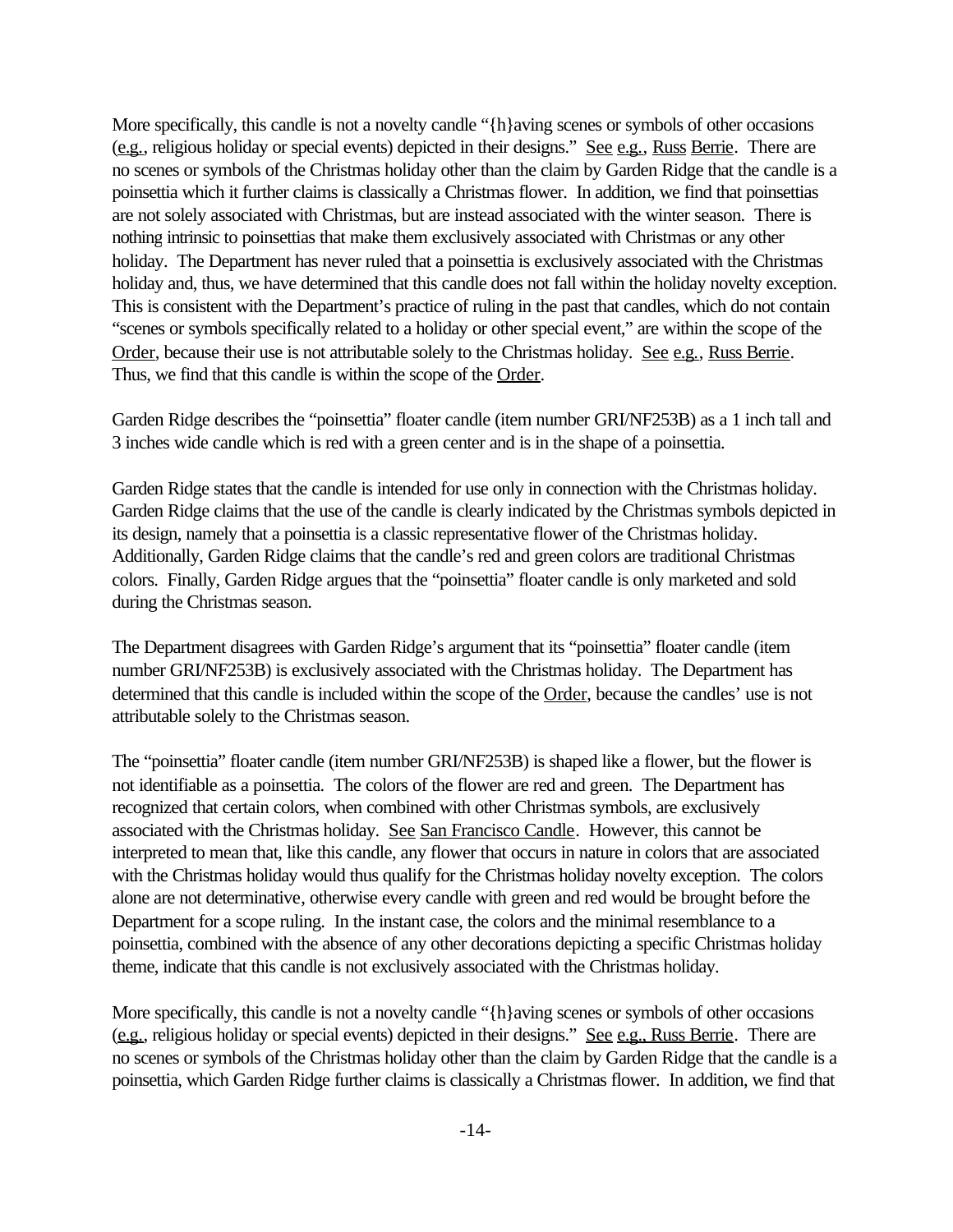poinsettias are not solely associated with Christmas, but are instead associated with the winter season. There is nothing intrinsic to poinsettias that make them exclusively associated with Christmas or any other holiday. The Department has never ruled that a poinsettia is exclusively associated with the Christmas holiday and, thus, we have determined that this candle does not fall within the holiday novelty exception. This is consistent with the Department's practice of ruling in the past that candles, which do not contain "scenes or symbols specifically related to a holiday or other special event," are within the scope of the Order, because their use is not attributable solely to the Christmas holiday. See e.g., Russ Berrie. Thus, we find that this candle is within the scope of the Order.

## **11. "Christmas Ornament" floater candle - (item number GRI/CXF112)**

Garden Ridge describes the "Christmas ornament" floater candle (item number GRI/CXF112) as being two inches tall and two inches wide, in the shape of a Christmas ornament ball with green and gold accent colors, with markings of green holly leaves and red berries. Garden Ridge states that the candle is intended for use only in connection with the Christmas holiday. Garden Ridge claims that the use of the candle is clearly indicated by the Christmas symbols depicted in its design, namely that a Christmas ornament ball has no purpose except to be hung from a Christmas tree and displayed during the Christmas holiday. Additionally, Garden Ridge claims that the candle's decorations, with the classic Christmas foliage of green holly leaves and red berries, are clearly designed for use only in connection with the Christmas holiday. Garden Ridge also argues that the "Christmas ornament" floater candle is only marketed and sold during the Christmas season. Finally, Garden Ridge argues that the Department has previously ruled that a Christmas ornament candle was not within the scope of the Order. See J.C. Penney May 2001.

While we disagree with Garden Ridge that this candle qualifies for the identifiable object exception, we do find that it contains scenes or symbols that are exclusively associated with the Christmas holiday and is thus not included within the scope of the Order.

Regarding Garden Ridge's claim that this candle is an identifiable object, we find that the "Christmas ornament" floater candle (item number GRI/CXF112) is not an identifiable object, but is a round candle with a base which Garden Ridge claims is in the shape of an ornament. This candle differs from the Christmas ornament candle in J.C. Penney May 2001 (the Department found a round candle which was decorated and designed to resemble a Christmas ornament outside of the scope of the Order, however the candle ornament did not have a base) whereas in the instant case, the bottom of the candle is flat and the flat base protrudes approximately half an inch below the round portion of the candle. Additionally, this is consistent with the Department finding in Final Scope Ruling for Avon Products, Inc. (April 8, 2000) at 7 (the Department found that a ball-shaped candle with a flat bottom base was not a ball because it had a flat bottom and was thus not an identifiable object) because this "ornament" candle has a flat bottom and is not easily identifiable and readily recognizable as a Christmas ornament. The candle does not qualify for the novelty exception because it is not easily recognizable and identifiable as a Christmas ornament.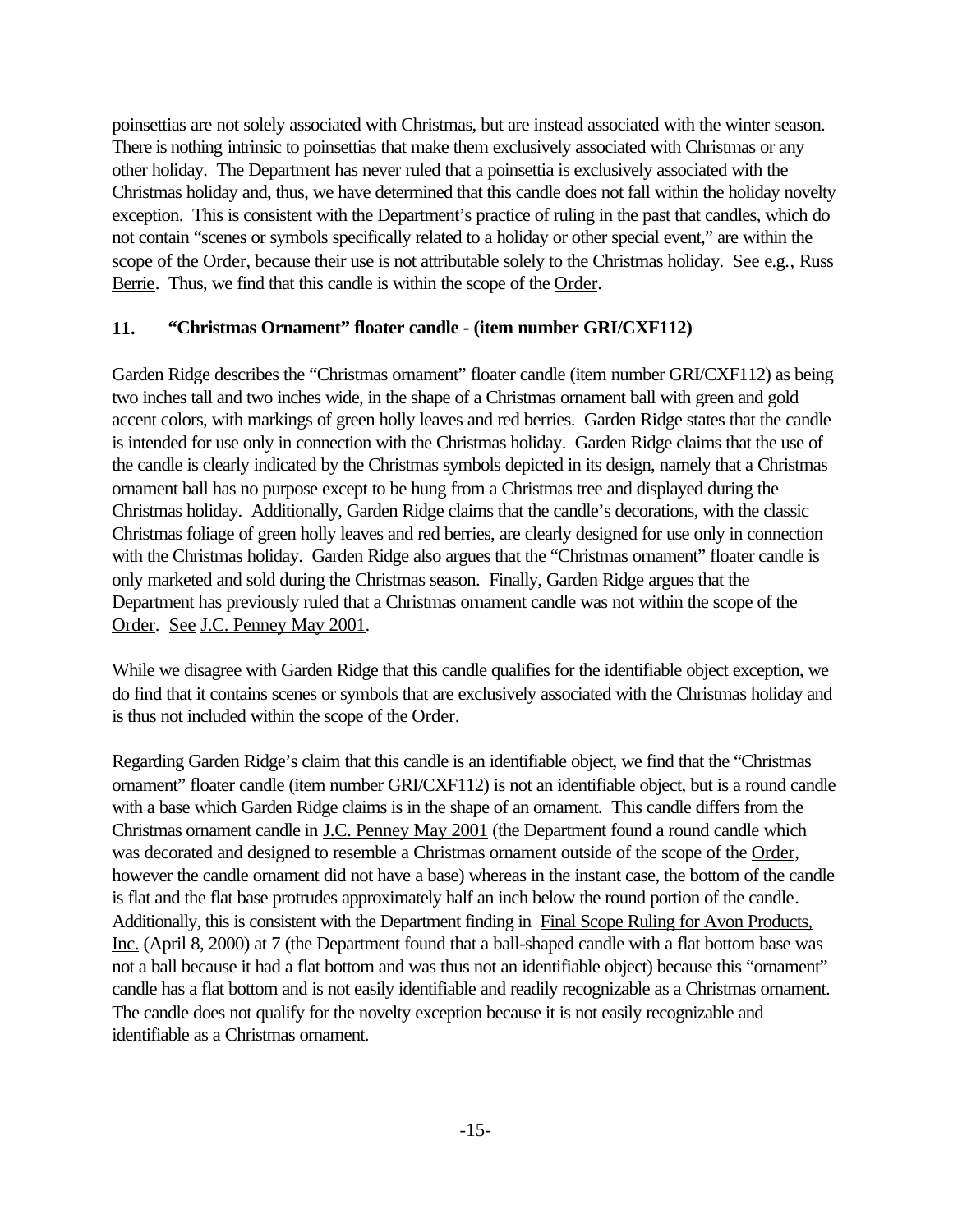However, regarding the holiday novelty exception, the Department agrees with Garden Ridge's argument that the holly design on the "ornament" floater candle qualifies the candle for the holiday novelty exception. The "ornament" floater candle is decorated with four green stripes outlined in gold which protract north, south, east, and west from the top of the ball and encircle the "ornament." Between each of the stripes are cream-colored spaces which have been decorated with red holly berries and green holly leaves which are connected by light green branch-like lines. There are approximately seven holly leaves per cream-colored area and 15 holly berries. The CIT previously held in Springwater Cookie & Confections v. United States, 20 CIT 1192 (1996) (Springwater) that holly sprigs are a symbol associated with Christmas. Specifically, the Court held that "in order for a candle to qualify for this exception, the characteristic which is claimed to render it a novelty candle should be easily recognizable in order for the candle to merit exclusion from the Order." See id. at 1196; see Atico Scope Ruling (the Department determined that the holly must be explicit and easily identifiable when viewing the candle from most perspectives and the holly leaf and berry image must be readily recognizable as the *traditional* holly leaf and berry, i.e., with the holly leaves and berries grouped together, and the candle must be more than "minimally decorative" to qualify for the holiday novelty exclusion); <u>see J.C. Penney</u> (May 2001)(the Department found a candle outside of the scope of the Order because the holly decorations on the candle had green leaves and red berries and represented significant decorations which were visible from multiple angles and were clearly recognizable as holly). The Garden Ridge "ornament" candle has holly leaves which are green and holly berries which are red. The berries are grouped together at the base of the holly leaves. The holly leaves are defined with veins in a darker green color which run down the center of each leaf and extend to the pointed sides of each leaf. Additionally there are light green lines connecting the holly leaves together, like a branch. Furthermore, the holly sprigs and berries are viewable from all angles. Given that the Department finds that the holly decoration is easily identifiable as traditionally recognized holly from all angles and the candle is more than minimally decorated with the holly design, Garden Ridge's "ornament" candle qualifies for the holiday novelty exception and does not fall within the scope of the Order.

More specifically, this candle is a novelty candle "{h}aving scenes or symbols of other occasions (e.g., religious holiday or special events) depicted in {its} designs." See, e.g., Russ Berrie. The CIT in Springwater determined that easily recognizable holly sprig decorations on a candle qualify as a symbol of Christmas, with regard to the holiday novelty exception. Because of the explicit holly sprig design on the candle, the Department cannot include this candle within the scope of the Order. See Springwater; Atico; J.C. Penney May 2001. Additionally, this is consistent with the Department's practice of ruling in the past that candles decorated with definitive, recognizable holly which are not minimally decorative are not within the scope of the Order, because their use is attributable solely to the Christmas holiday. See e.g., J.C. Penney May 2001; see Atico Scope Ruling (2002).

## **Recommendation**

We recommend finding that the following candles are included within the scope of the Order, because these candles (#1 through #10) are not identifiable objects because their shape cannot be viewed from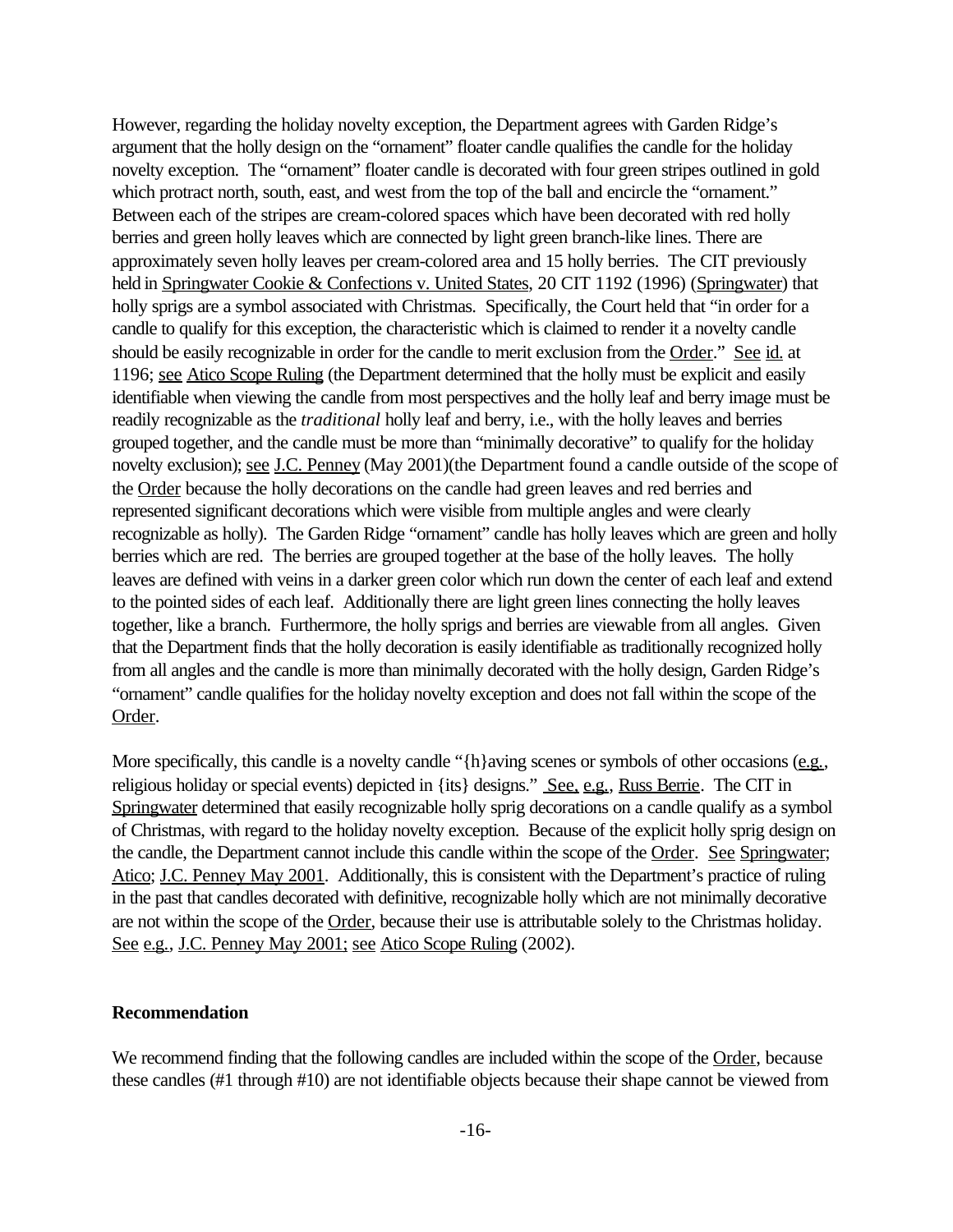multiple angles. Additionally, we recommend finding that candles (#9 and #10) are included within the scope of the Order because in addition to not being identifiable objects, they lack any scenes or symbols that are exclusively associated with a particular holiday.

- **1. "Pansy" floater candle (Item Number GRI/SF113)**
- **2. "Tiger Lily" floater candle (Item Number GRI/SF75AI)**
- **3. "Orchid" floater candle (Item Number GRI/SF148)**
- **4. "Rose" floater candle (Item Number CLC1069)**
- **5. "Daisy" floater candle (Item Number GRI/SF28)**
- **6. "Amaryllis" floater candle (Item Number GRI/AMY)**
- **7. "Orchid" floater candle (Item Number GRI/SF32D)**
- **8. "Flower" floater candle (Item Number GRI/SF111)**
- **9. "Glitter Poinsettia" floater candle (Item Number GRI/CXF113)**
- **10. "Poinsettia" floater candle (Item Number GRI/NF253B)**

Finally, we recommend finding that following candle (#11) is not included within the scope of the Order because although it is not an identifiable object, it does qualify for the holiday novelty exception as it is solely and exclusively associated with the Christmas holiday.

# **11. "Christmas Ornament" floater candle - (Item Number GRI/CXF112)**